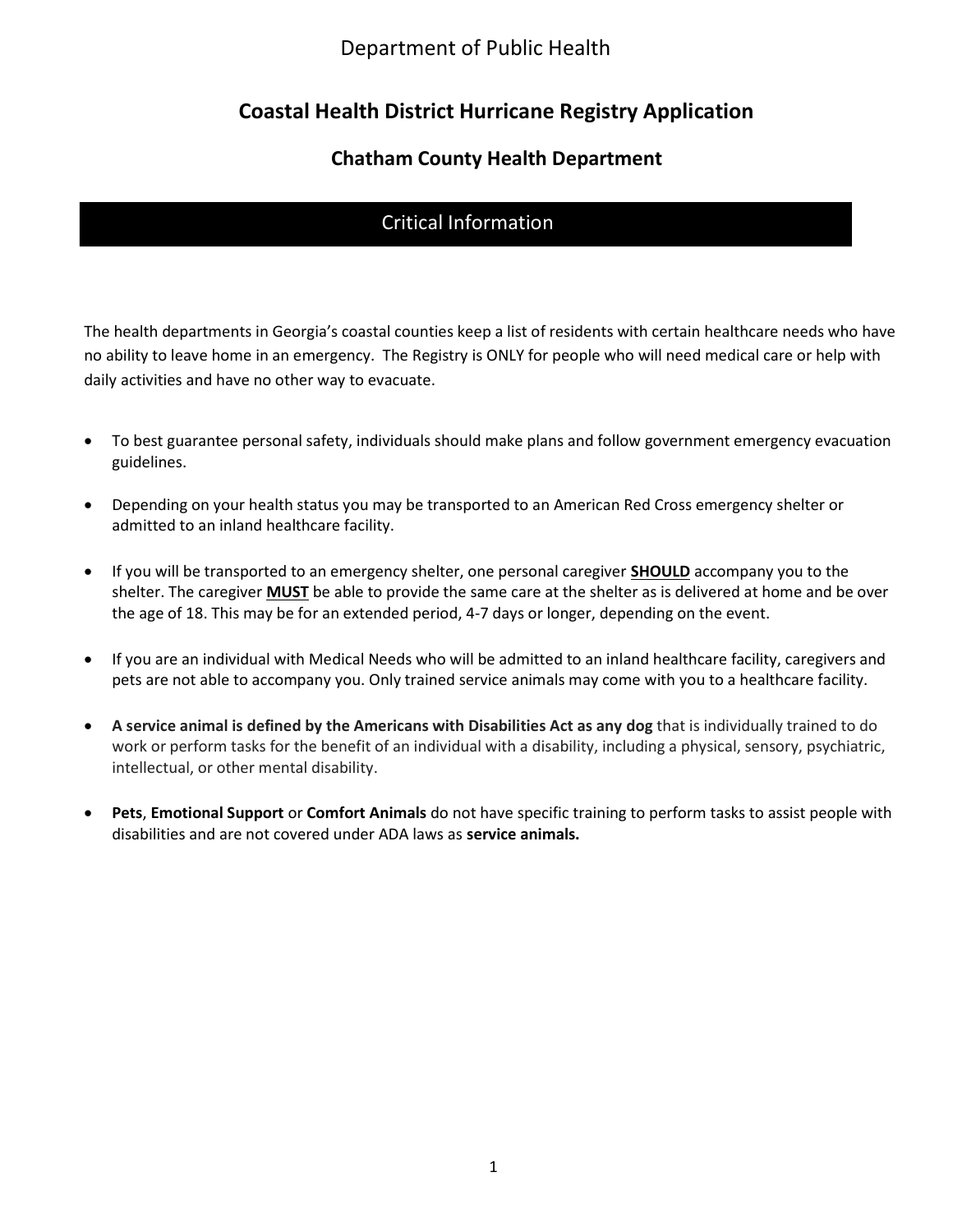# Coastal Health District Hurricane Registry Application

Note: Please PRINT the entire form and mail it to the return address at the end of the form. Registration must be updated and submitted annually.

| <b>Required Personal Enrollment Data</b><br>Section 1<br>(One Person Per Form)   |                            |                                                                                                                                        |     |                                                              |        |
|----------------------------------------------------------------------------------|----------------------------|----------------------------------------------------------------------------------------------------------------------------------------|-----|--------------------------------------------------------------|--------|
|                                                                                  |                            |                                                                                                                                        |     |                                                              |        |
| Name:                                                                            |                            |                                                                                                                                        |     |                                                              |        |
|                                                                                  |                            |                                                                                                                                        |     |                                                              |        |
|                                                                                  |                            | Date of Birth: ___/ ___/ __________Tracking Number (for official use only) ________________________                                    |     |                                                              |        |
| Sex: $\square$ Male<br>$\square$ Female                                          |                            |                                                                                                                                        |     |                                                              |        |
| <b>Street address:</b>                                                           |                            |                                                                                                                                        |     |                                                              |        |
| Street                                                                           | City                       | <b>State State</b>                                                                                                                     |     | Zip Apt/Room#                                                | County |
| Mailing address (if different from above):                                       |                            |                                                                                                                                        |     |                                                              |        |
|                                                                                  | City                       | State                                                                                                                                  | Zip |                                                              |        |
|                                                                                  |                            |                                                                                                                                        |     |                                                              |        |
| $\square$ Client Hearing Impaired, Telecommunication Service Required            |                            |                                                                                                                                        |     |                                                              |        |
|                                                                                  |                            | Age: Weight: _______ lbs. Height: ________ ft. ________ In.                                                                            |     |                                                              |        |
|                                                                                  |                            | Primary language: ________________________________Level of English proficiency, if English is not primary: ___________________________ |     |                                                              |        |
|                                                                                  |                            | Residence type: $\Box$ Single family home/duplex $\Box$ Mobile home park/trailer $\Box$ Apt. /Condo                                    |     |                                                              |        |
|                                                                                  |                            |                                                                                                                                        |     |                                                              |        |
| Name of subdivision, mobile home park, or apartment complex<br>Living situation: |                            |                                                                                                                                        |     |                                                              |        |
| $\Box$ Living alone                                                              | $\Box$ Living with parents |                                                                                                                                        |     | $\Box$ Living with children/family $\Box$ Living with friend |        |
| $\Box$ Living with spouse                                                        |                            |                                                                                                                                        |     |                                                              |        |
|                                                                                  |                            |                                                                                                                                        |     |                                                              |        |
|                                                                                  |                            |                                                                                                                                        |     | Is Spouse also on the Hurricane Registry? Y / N              |        |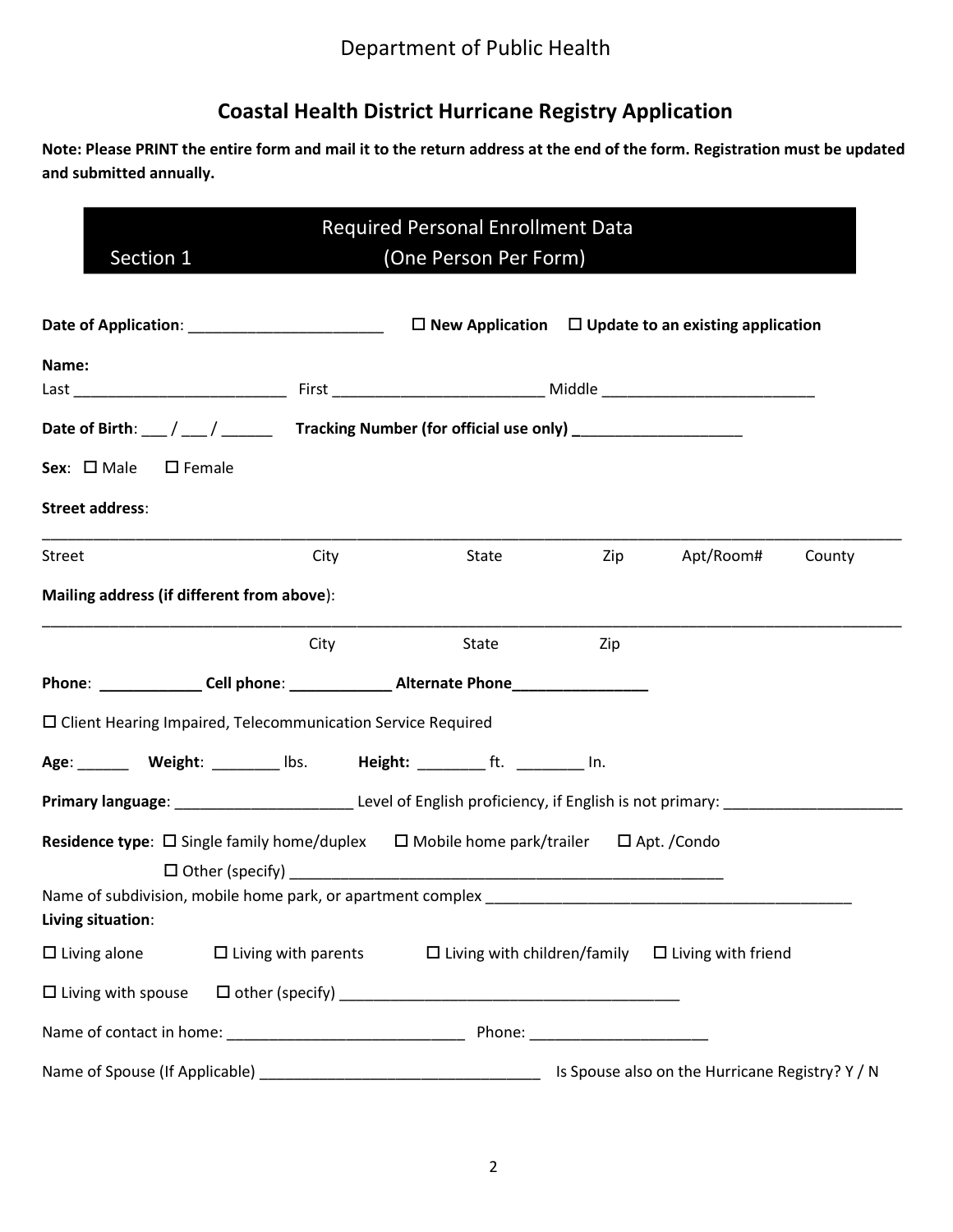| Caregiver name:                                 |                                                                                                   |
|-------------------------------------------------|---------------------------------------------------------------------------------------------------|
| Will your caregiver travel with you? $\Box$ Yes | $\square$ No                                                                                      |
|                                                 | Do you have a pet or certified service animal that needs to travel with you? $\Box$ Yes $\Box$ No |

 What type of certified service animal? \_\_\_\_\_\_\_\_\_\_\_\_\_\_\_\_\_\_\_\_\_\_\_\_\_\_\_\_\_\_\_\_\_\_\_\_\_\_\_\_\_ What type of pet? \_\_\_\_\_\_\_\_\_\_\_\_\_\_\_\_\_\_\_\_\_\_\_\_\_\_\_\_\_\_\_\_\_\_\_\_\_\_\_\_\_\_\_\_\_\_\_\_\_\_ Do you have proof of vaccination for your pet?  $\Box$  Yes  $\Box$  No Do you have a carrier for your pet?  $\Box$  Yes  $\Box$  No

# Section 2 **Emergency Contacts**

| Name:                                                                                                                          | Relationship: ______________ | Phone: $(\_\_\_) \_\_\_\_$ -       |
|--------------------------------------------------------------------------------------------------------------------------------|------------------------------|------------------------------------|
|                                                                                                                                |                              |                                    |
| Name:<br><u> 1999 - Johann John Stone, markin film yn y system yn y breninnas y breninnas y breninnas y breninnas y brenin</u> | Relationship: Nelationship:  |                                    |
|                                                                                                                                |                              | $Phone: ($ $)$ $-$                 |
| Name:                                                                                                                          | Relationship: Nelationship:  | Phone: (_______) ________-________ |
|                                                                                                                                |                              | Phone: (                           |

# Section 3 Functional Needs

| What mode of transportation do you use for physician appointments?                                |  |
|---------------------------------------------------------------------------------------------------|--|
|                                                                                                   |  |
| How do you transfer from wheelchair?                                                              |  |
| Are you able to use the bathroom without assistance? $\Box$ Yes $\Box$ No                         |  |
|                                                                                                   |  |
| Medical dependence on electricity $\Box$ Yes $\Box$ No<br>If yes, check all that apply:           |  |
| $\Box$ O2 concentrator $\Box$ Nebulizer $\Box$ Feeding Pump $\Box$ Suction $\Box$ Other (specify) |  |
| <b>Additional Special Needs</b>                                                                   |  |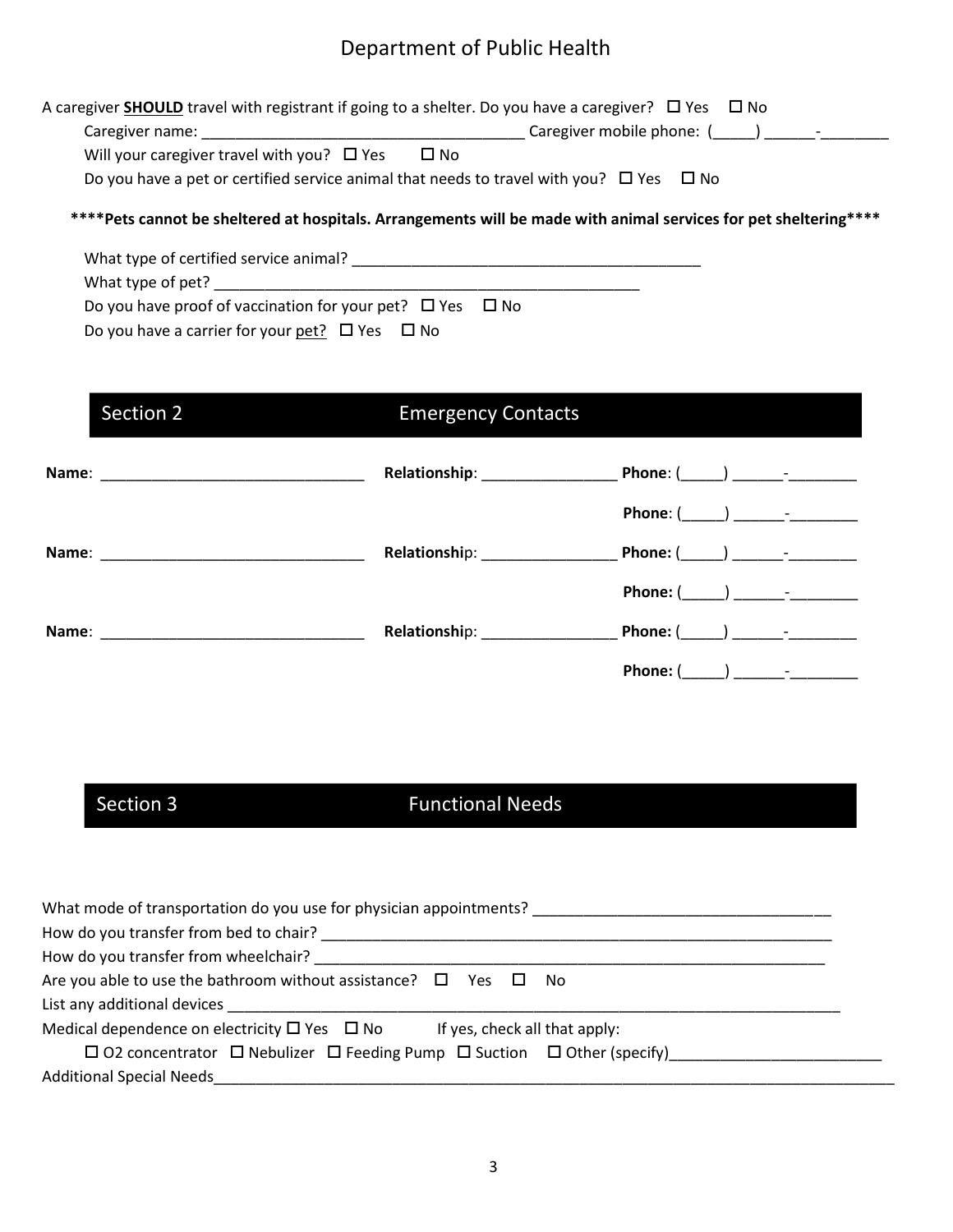| Check all that apply:                                                                                                                                                                                                                                                                                                                                                                                                                                                                                                                                                                                                                                     |                                                                                                                                           |  |  |  |
|-----------------------------------------------------------------------------------------------------------------------------------------------------------------------------------------------------------------------------------------------------------------------------------------------------------------------------------------------------------------------------------------------------------------------------------------------------------------------------------------------------------------------------------------------------------------------------------------------------------------------------------------------------------|-------------------------------------------------------------------------------------------------------------------------------------------|--|--|--|
| $\square$ Walker<br>$\square$ Wheelchair $\square$ Cane $\square$ Cognitive Impairment (specify) __________________                                                                                                                                                                                                                                                                                                                                                                                                                                                                                                                                       |                                                                                                                                           |  |  |  |
| $\Box$ Anxiety/Depression $\Box$ Vision Loss/Impaired $\Box$ Speech Impairment (specify) ________                                                                                                                                                                                                                                                                                                                                                                                                                                                                                                                                                         |                                                                                                                                           |  |  |  |
| □ Mental Health Problem(specify)_________________ □ Hearing Loss/Impaired □ Dialysis                                                                                                                                                                                                                                                                                                                                                                                                                                                                                                                                                                      |                                                                                                                                           |  |  |  |
| $\Box$ Alzheimer's/Dementia $\Box$ Communication aids/services $\Box$ Morbid Obesity<br>$\square$ Bedridden                                                                                                                                                                                                                                                                                                                                                                                                                                                                                                                                               |                                                                                                                                           |  |  |  |
|                                                                                                                                                                                                                                                                                                                                                                                                                                                                                                                                                                                                                                                           |                                                                                                                                           |  |  |  |
|                                                                                                                                                                                                                                                                                                                                                                                                                                                                                                                                                                                                                                                           |                                                                                                                                           |  |  |  |
| $\Box$ Hypertension $\Box$ Immune deficiency $\Box$ Respirator dependent $\Box$ Incontinence                                                                                                                                                                                                                                                                                                                                                                                                                                                                                                                                                              |                                                                                                                                           |  |  |  |
| $\Box$ Chronic respiratory condition $\Box$ Unable to walk/stand without assistance $\Box$ Service Animal                                                                                                                                                                                                                                                                                                                                                                                                                                                                                                                                                 |                                                                                                                                           |  |  |  |
| $\Box$ Oxygen required (flow rate L/M $\_\_\_\_\_\_\_\_\_\_\_\_\_$                                                                                                                                                                                                                                                                                                                                                                                                                                                                                                                                                                                        |                                                                                                                                           |  |  |  |
|                                                                                                                                                                                                                                                                                                                                                                                                                                                                                                                                                                                                                                                           |                                                                                                                                           |  |  |  |
| <b>Activities of daily living require:</b>                                                                                                                                                                                                                                                                                                                                                                                                                                                                                                                                                                                                                |                                                                                                                                           |  |  |  |
| D Durable medical equipment (DME) (Provider Name) ______________________________(Phone)______________________                                                                                                                                                                                                                                                                                                                                                                                                                                                                                                                                             |                                                                                                                                           |  |  |  |
| □ Consumable medical supplies (CMS) (Provider Name) ____________________________(Phone) ______________________                                                                                                                                                                                                                                                                                                                                                                                                                                                                                                                                            |                                                                                                                                           |  |  |  |
| □ Personal Assistance Services (PAS) (Provider Name) _________________________(Phone) ________________________                                                                                                                                                                                                                                                                                                                                                                                                                                                                                                                                            |                                                                                                                                           |  |  |  |
|                                                                                                                                                                                                                                                                                                                                                                                                                                                                                                                                                                                                                                                           |                                                                                                                                           |  |  |  |
|                                                                                                                                                                                                                                                                                                                                                                                                                                                                                                                                                                                                                                                           |                                                                                                                                           |  |  |  |
| <b>Sleeping accommodations</b><br>$\square$ Accessible cots<br>$\Box$ Crib<br><b>Access to transportation:</b><br>$\Box$ Wheelchair accessible vehicle $\Box$ Individualized assistance<br>Assistance with activities of daily living:<br>$\Box$ Taking medication $\Box$ Dressing/undressing<br>$\square$ Walking<br>$\Box$ Eating<br>$\Box$ Transferring to/from wheelchair or other mobility aid<br>$\Box$ Bathing<br>Check all that apply:<br>$\square$ Dependent on power operating equipment to sustain life (Please specify<br>$\Box$ Medical Diagnosis: (i.e. insulin dependent diabetes, dialysis, hypertension, Chronic respiratory Conditions) | $\Box$ Transportation of equipment required<br>$\Box$ Stabilization<br>$\Box$ Climb Stairs<br>$\square$ Toileting<br>$\Box$ Communicating |  |  |  |
| □ Terminal □ Contagious condition, ex. Tuberculosis or Hepatitis A (specify___________________________________<br>$\square$ Ongoing treatment (Please add info on any of the previous conditions)<br>$\Box$ Other                                                                                                                                                                                                                                                                                                                                                                                                                                         |                                                                                                                                           |  |  |  |
|                                                                                                                                                                                                                                                                                                                                                                                                                                                                                                                                                                                                                                                           |                                                                                                                                           |  |  |  |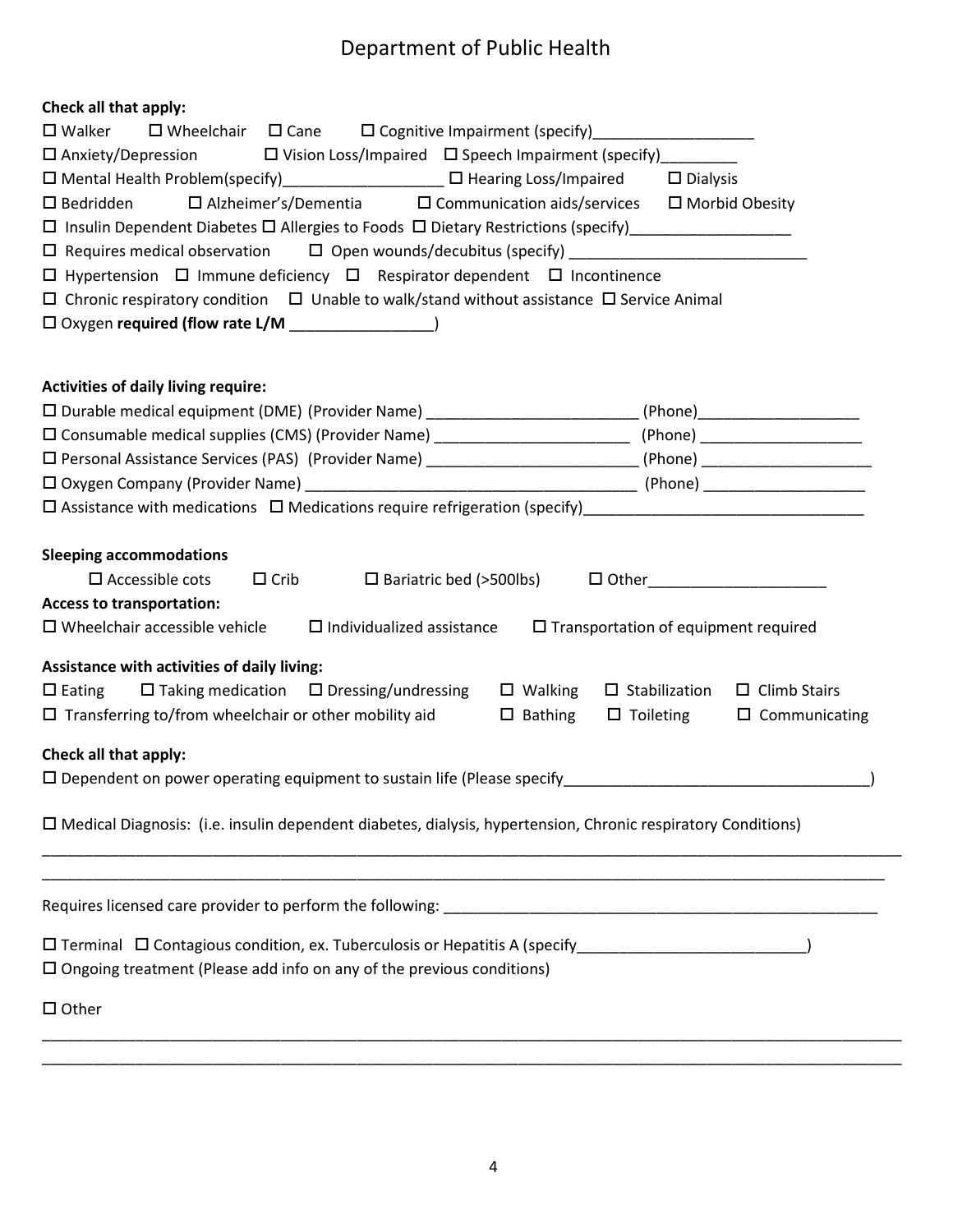|     |       | л |
|-----|-------|---|
| Seo | ction |   |
|     |       |   |

# Provider and Insurance Information

|                                                                                                                       | Phone: $($ $)$ $ -$                                                                                                                                                                                                                                                                                                                                                                                                                               |
|-----------------------------------------------------------------------------------------------------------------------|---------------------------------------------------------------------------------------------------------------------------------------------------------------------------------------------------------------------------------------------------------------------------------------------------------------------------------------------------------------------------------------------------------------------------------------------------|
|                                                                                                                       | Phone: $($ ) $)$                                                                                                                                                                                                                                                                                                                                                                                                                                  |
|                                                                                                                       | Phone: $($ ) $)$                                                                                                                                                                                                                                                                                                                                                                                                                                  |
|                                                                                                                       | Phone: (                                                                                                                                                                                                                                                                                                                                                                                                                                          |
|                                                                                                                       | Phone: (<br>$\begin{array}{ c c c c c c }\hline \rule{0pt}{1ex} & & & \\\hline \rule{0pt}{1ex} & & & \\\hline \rule{0pt}{1ex} & & & \\\hline \rule{0pt}{1ex} & & & \\\hline \rule{0pt}{1ex} & & & \\\hline \rule{0pt}{1ex} & & & \\\hline \rule{0pt}{1ex} & & & \\\hline \rule{0pt}{1ex} & & & \\\hline \rule{0pt}{1ex} & & & \\\hline \rule{0pt}{1ex} & & & \\\hline \rule{0pt}{1ex} & & & \\\hline \rule{0pt}{1ex} & & & \\\hline \rule{0pt}{1$ |
|                                                                                                                       |                                                                                                                                                                                                                                                                                                                                                                                                                                                   |
|                                                                                                                       | Phone: $(\_\_\_\_) \_\_\_\_\_$                                                                                                                                                                                                                                                                                                                                                                                                                    |
| Medicare Supplemental: _______________________________                                                                | Phone: $(\_\_\_\_\_\_\_\_\_$                                                                                                                                                                                                                                                                                                                                                                                                                      |
|                                                                                                                       |                                                                                                                                                                                                                                                                                                                                                                                                                                                   |
|                                                                                                                       |                                                                                                                                                                                                                                                                                                                                                                                                                                                   |
|                                                                                                                       |                                                                                                                                                                                                                                                                                                                                                                                                                                                   |
| Case manager (name and organization):                                                                                 |                                                                                                                                                                                                                                                                                                                                                                                                                                                   |
| <u> 1989 - Johann John Stoff, deutscher Stoffen und der Stoffen und der Stoffen und der Stoffen und der Stoffen u</u> | Phone: $($ $)$ $-$                                                                                                                                                                                                                                                                                                                                                                                                                                |
|                                                                                                                       |                                                                                                                                                                                                                                                                                                                                                                                                                                                   |
|                                                                                                                       |                                                                                                                                                                                                                                                                                                                                                                                                                                                   |
|                                                                                                                       |                                                                                                                                                                                                                                                                                                                                                                                                                                                   |
| Please list your current medication (Names and Dosage):                                                               |                                                                                                                                                                                                                                                                                                                                                                                                                                                   |
|                                                                                                                       |                                                                                                                                                                                                                                                                                                                                                                                                                                                   |
|                                                                                                                       |                                                                                                                                                                                                                                                                                                                                                                                                                                                   |
|                                                                                                                       |                                                                                                                                                                                                                                                                                                                                                                                                                                                   |
| <b>Allergies:</b>                                                                                                     |                                                                                                                                                                                                                                                                                                                                                                                                                                                   |
|                                                                                                                       |                                                                                                                                                                                                                                                                                                                                                                                                                                                   |